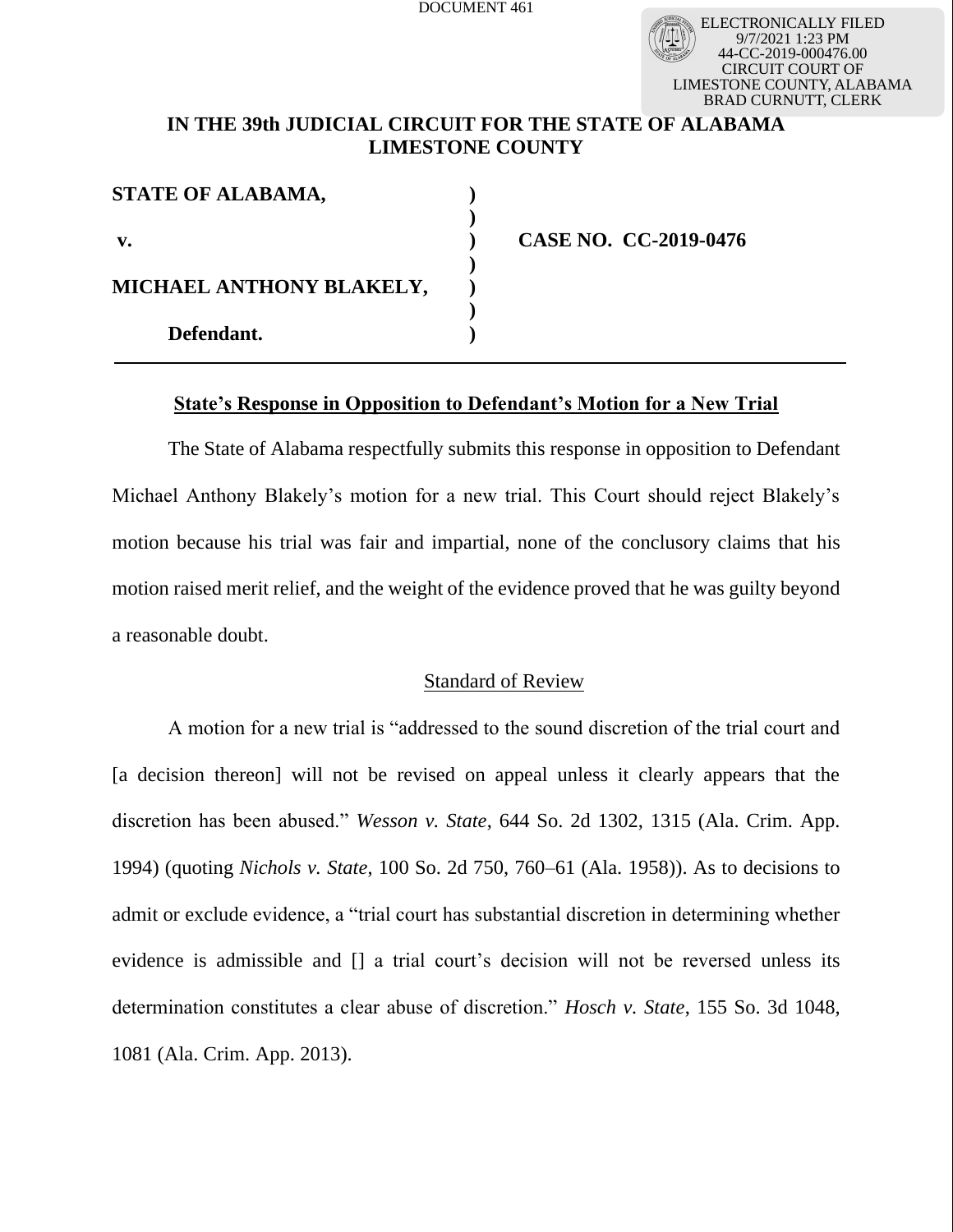### Argument

Blakely's amended motion for a new trial purports to identify 49 separately numbered bases on which he is entitled to relief. Doc. 455. In actuality, Blakely's motion is conclusory, repetitive, and inadequate. Of the motion's 49 "paragraphs," 41 consist of a single sentence. The remaining eight numbered paragraphs combine to contain just eleven sentences. Nowhere in the 52 sentences that comprise the substance of Blakely's motion does he identify a single supporting case. Nowhere does he spell out how a single rule of evidence or procedure was violated. And nowhere does he explain how any of his statutory or constitutional rights were violated. In sum, Blakely's motion is facially deficient, and this Court should deny it.

## 1. Paragraph 1: Closing the courtroom

In paragraph one, Blakely challenges the closing of the courtroom to media members during a portion of voir dire for the first time. The Court should reject this claim because his counsel affirmatively stated on the record before voir dire commenced that he had no objection to this arrangement. *See Fuller v. State*, 365 So. 2d 1010, 1012 (Ala. Crim. App. 1978) ("The grounds urged for a new trial must ordinarily have been preserved at the trial by timely and sufficient objections."). For this reason, Blakely has waived any objection on this issue.

## 2. Paragraphs 2–4: FCPA allegations

As to paragraphs two through four, Blakely incorrectly argues that the Court lacked jurisdiction over the theft of property charge alleging that he stole \$4,000 from the Friends of Mike Blakely principal campaign committee. Though the grand jury indicted Blakely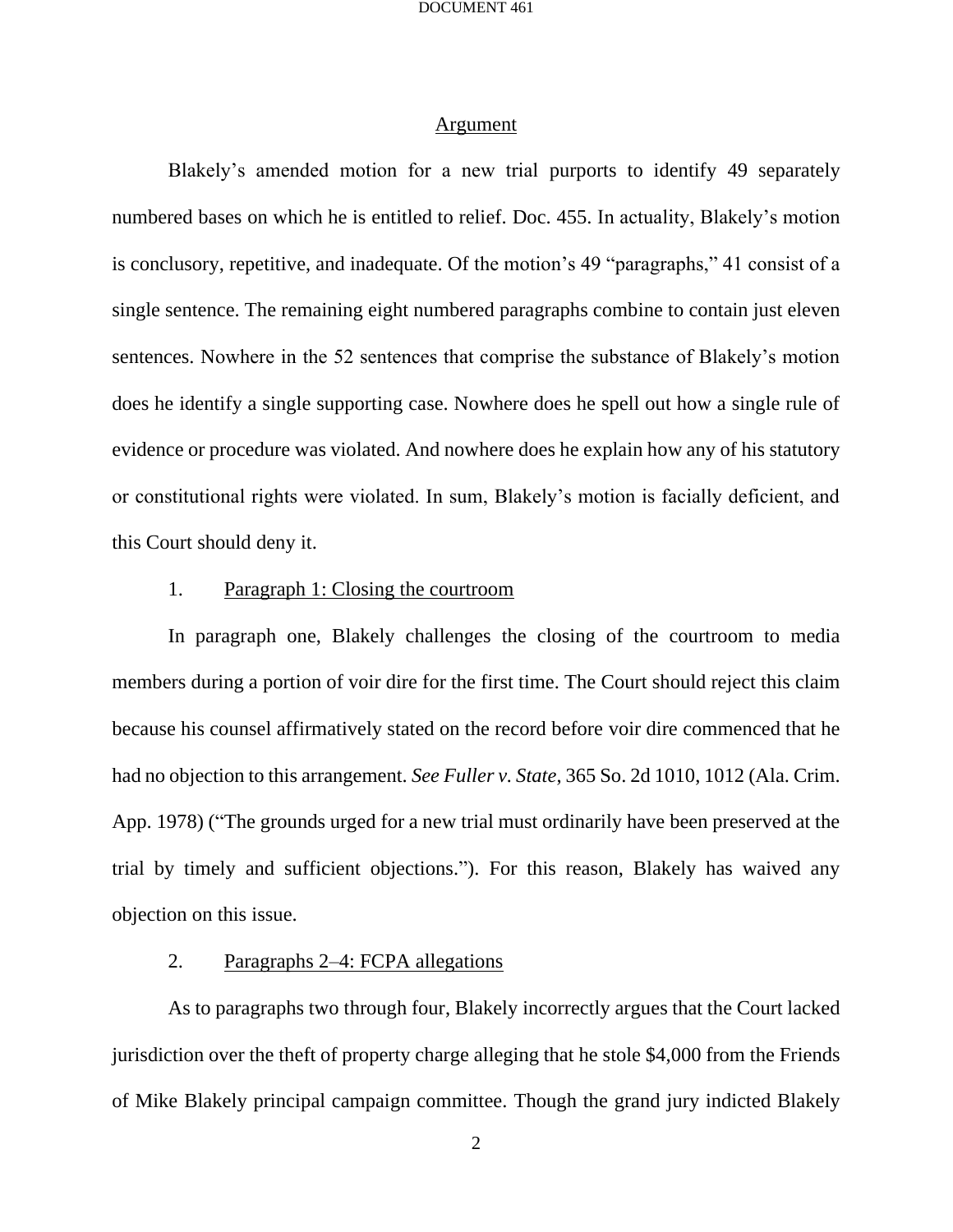for theft from his campaign committee in August 2019, Blakely did not raise his "I can't steal from my own campaign argument" until the day before testimony in his trial—nearly two years later—when he filed a motion to dismiss counts one through four. *See* Doc. 357. This Court correctly denied that motion for the substantive reasons the State argued during the hearing the next day. This Court also correctly rejected this same argument when Blakely raised it again in his two motions for judgment of acquittal. Now, in the third iteration of this argument, Blakely offers no new reasoning or caselaw to support his view that political candidates need not worry about theft laws. Accordingly, the State adopts its prior responses and asks this Court to reject this contention once more.

Additionally, this Court properly admitted evidence concerning what the FCPA permits candidates to do with campaign money. Because Blakely argued vigorously that he never *intended* to steal his campaign money, it was appropriate for this Court to allow the State to elicit evidence and make arguments that Blakely did not comply with the FCPA, thus demonstrating his intent to steal.

### 3. Paragraphs 5, 22: Trent Willis

Blakely's Trent Willis arguments (¶¶ 5, 22) fail for the same reasons his prior arguments about Wills have failed: they are misleading and wrong. As the State detailed in the notice it filed at the Court's request (Doc. 367), Blakely knew about the Attorney General's investigation into Willis as early as February 2020. It is simply untrue that Blakely learned of this investigation during trial. If the defense did not know about the investigation, then why did they subpoena "Kyle Drake [sic]" (Kyle Clark), the lead Attorney General investigator of the Willis theft case in March 2020? *See* Doc. 202. And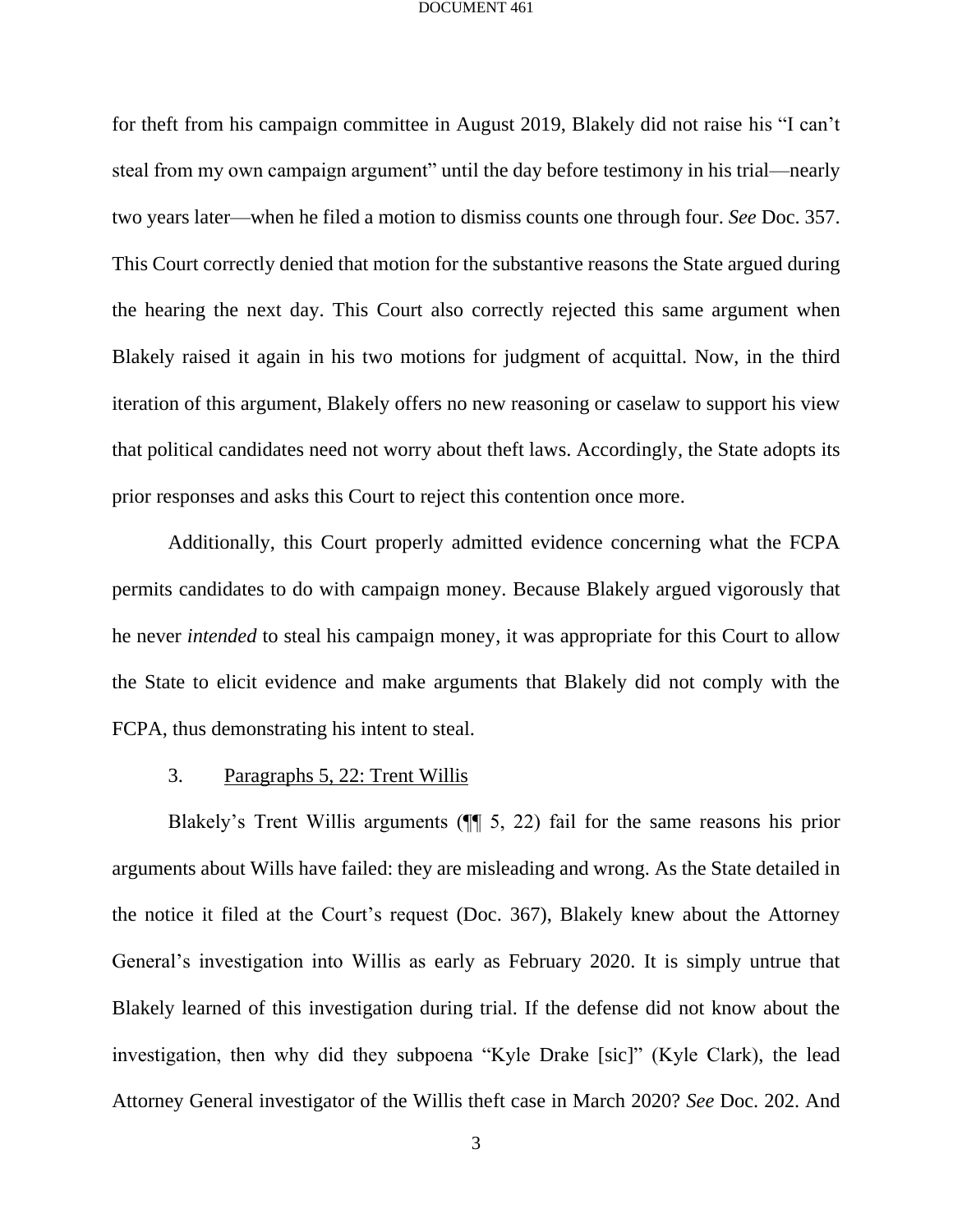why—before Willis took the witness stand—did they subpoena multiple witnesses involved in his theft case for the July 2021 trial setting? The defense has never provided any explanation for these inconvenient questions because there is only one answer: they knew about the investigation the whole time, as Assistant Attorney General Roberts testified outside the presence of the jury.

It is also untrue that the State sought to advise Willis of his *Miranda* rights "just prior" to being cross examined. Defense counsel made this same argument during trial, but when the court reporter produced a rough transcript, it was clear the State said nothing even remotely close to suggesting it was "passing" the witness, despite defense counsel's claim otherwise. While it can be tough to know what was said in the heat of a trial, the rough transcript removed any confusion. That Blakely still refuses to align his story with the actual facts speaks volumes about the weakness of his argument. There was no prosecutorial misconduct.

Finally, as to Blakely's claim that the trial court failed to offer a remedy, he seems to have forgotten that Willis never once invoked his Fifth Amendment right to any question from defense counsel. Blakely had a full and thorough opportunity to accuse Willis of an innumerable number of cons, deceits, and thefts from multiple parties. Blakely also called multiple witnesses to cast further aspersions on Willis's character and behavior. Nevertheless, the jury found Blakely guilty of count two. This does not mean Blakely was denied a remedy; it simply means the State presented overwhelming evidence of Blakely's guilt and that the jury rejected Blakely's version of the events surrounding his check exchange with Willis. In sum, Blakely had an effective cross examination concerning a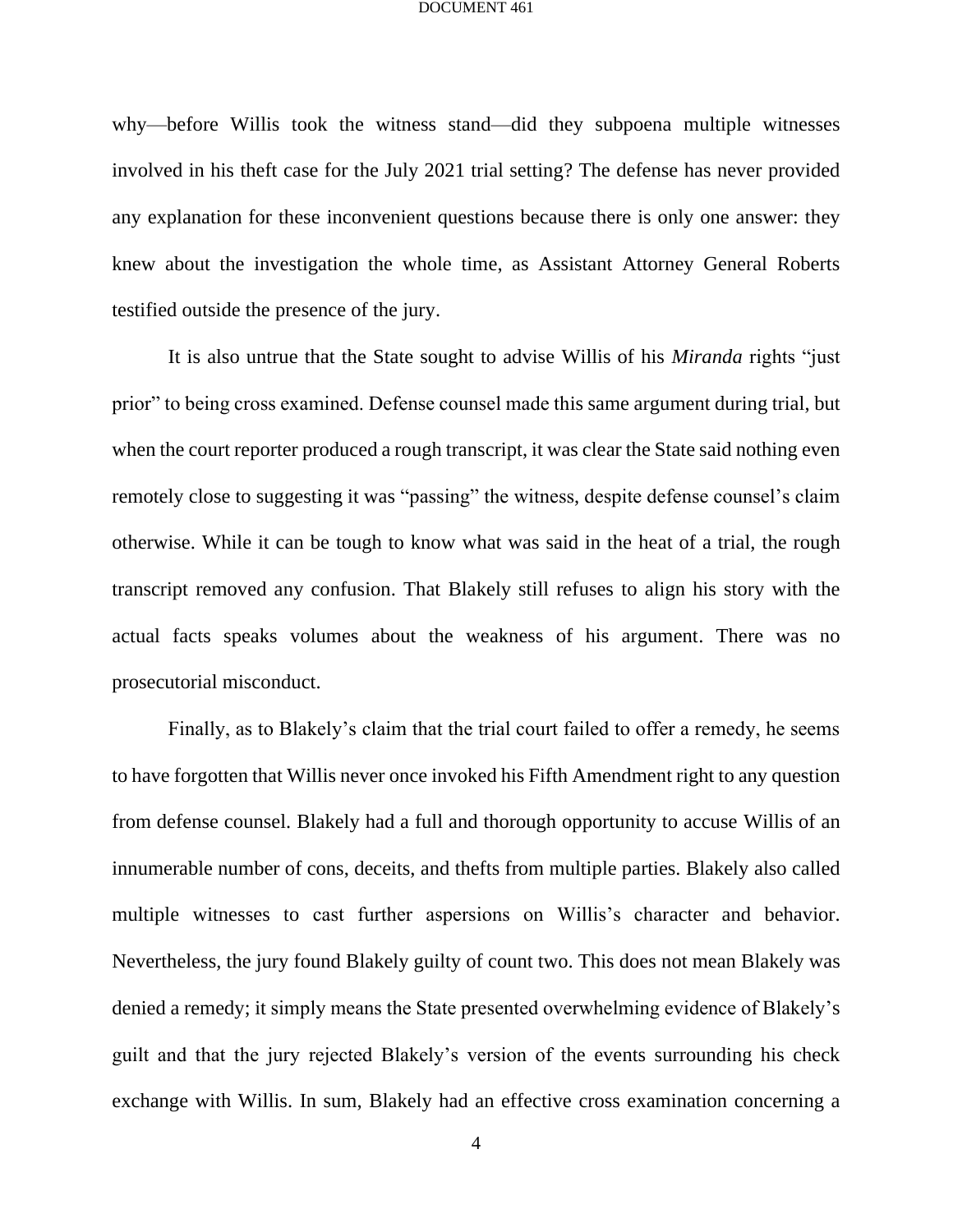ground of attack he knew about for more than a year. Blakely is not entitled to relief because the jury refused to agree that Willis was the *only* criminal, when it was Blakely who wrote the checks and stole the money.

#### 4. Paragraphs 6–9: Cynthia Raulston and John Plunk

Blakely's arguments as to the testimony of Cynthia Raulston (not Rawlston), the general counsel of the Alabama Ethics Commission, are equally unavailing. Her qualifications as an expert were numerous, and Alabama caselaw has required significantly fewer qualifications than she possessed to meet that standard. In *Fitch v. State*, the Alabama Court of Criminal Appeals held it was not error to qualify an attorney for the Ethics Commission as an expert because he testified to authoring advisory opinions applying the Ethics laws to fact situations. 851 So. 2d 103, 117–18 (Ala. Crim. App. 2001). Raulston testified to authoring numerous advisory opinions in addition to her other qualifications. Blakely has offered nothing to show that it was error to qualify her as an expert.

Blakely is similarly wrong to argue that it was error to allow Raulston to testify about the Commission's procedures concerning an ethics complaint. For one, this testimony was relevant because counts three and four each involved Blakely repaying misused campaign money *after* the Ethics Commission took actions on a complaint filed against him. Two, *Fitch* is clear in its holding that an expert from the Ethics Commission may testify on matters that will aid the jury's understanding and assessment of the evidence, even including testimony on the ultimate issue. *See id.*, 851 So. 2d at 117–18. Finally, as to the argument that Raulston testified to matters outside her knowledge, the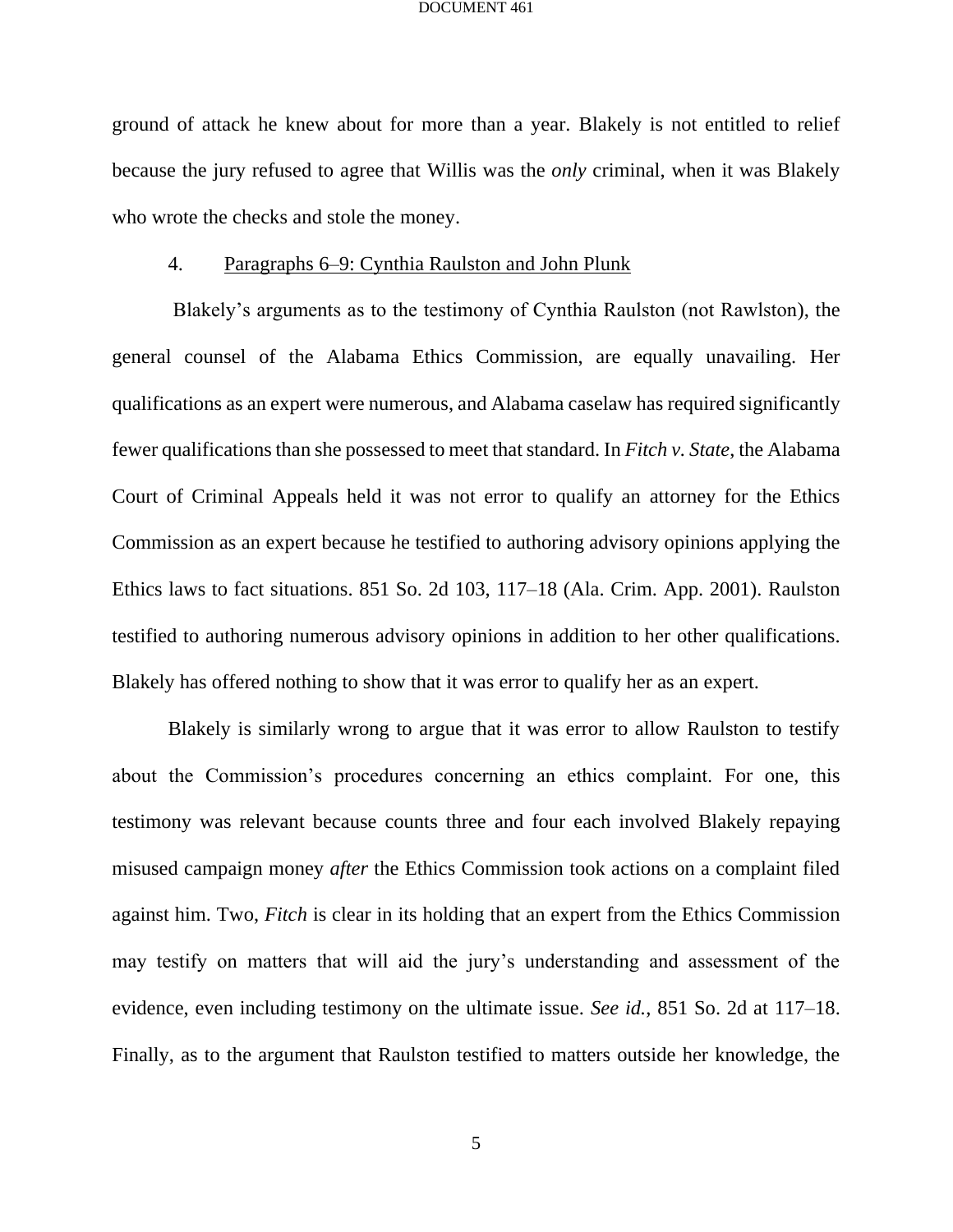record shows no error, and the State declines to make a specific defense to a vague and conclusory allegation.

As to paragraph nine—a supposed objection by the State to testimony of John Plunk—the State does not know to what Blakely is referring. But to be clear, the State did not call Plunk to rebut the testimony of Raulston; she said nothing to rebut. The State called Plunk because he was an integral part of Blakely's plan to steal \$4,000 from the Friends of Mike Blakely. In any event, the State declines to make Blakely's argument for him. A bare reference to an unknown objection without elaboration is not grounds for a new trial. *Phillips v. State*, 65 So. 3d 971, 1035 (Ala. Crim. App. 2010).

## 5. Paragraph 10: Authentication of Willis emails

Blakely is incorrect to claim error based on the admission of certain emails between the defendant and Willis. These emails were properly authenticated under Alabama Rule of Evidence 901(b)(4). First, the jury heard from Willis himself what his email address was, and Agent Stuart (not Stewart) reinforced this to the jury in authenticating these emails. Second, Agent Stuart testified to certain distinctive characteristics (such as the Red Brick symbol in Willis's email that corroborated that it was his true and correct email). Accordingly, it was not error for this Court to admit the emails. *See Culp v. State*, 178 So. 3d 378 (Ala. Crim. App. 2014) (holding that emails may be authenticated by references to characteristics and other factors identified in Alabama Rule of Evidence 901).

### 6. Paragraphs  $11-12$ : Jury issues

As to paragraph 11, Blakely cannot claim that the *Allen* charge was erroneous because he raised no objection when the Court specifically asked the parties' opinion on

6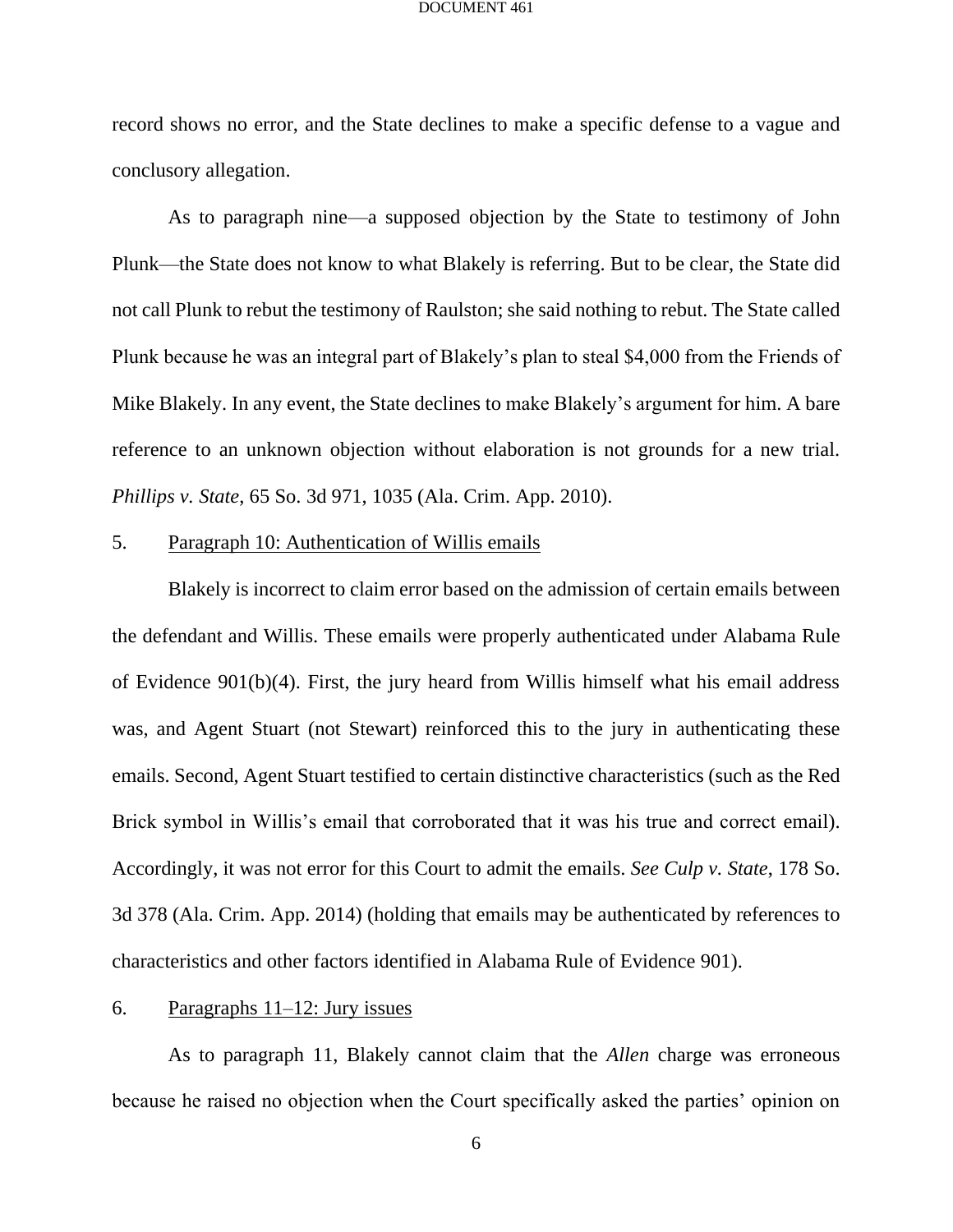whether such a charge would be appropriate. Moreover, the critical factor concerning an *Allen* charge is whether it is unduly coercive or suggestive. *McMorris v. State*, 394 So. 2d 392, 403 (Ala. Crim. App. 1980). Blakely makes no argument that the Court's charge was wrong as a matter of substance, nor can he. This is not a ground for error. As to Blakely's renewed argument concerning the affidavit from a single juror, the State adopts and incorporates the response it filed when Blakely first raised this issue. Doc. 421. For those reasons, Blakely offers no basis for relief.

#### 7. Paragraphs 13–15, 20: Sentencing Guidelines

This Court did not err in sentencing Blakely to 36 months in the county jail. As the sentencing worksheet showed, Blakely's disposition was an "out" recommendation with a range of punishment between 24 and 46 months. Doc. 428. An out recommendation does not mean probation must be ordered; it simply means that—barring other factors—a defendant cannot be sentenced to the Alabama Department of Corrections. *See* Ala. Sentencing Comm'n, *Presumptive and Voluntary Sentencing Standards Manual*, at 29 (2019). But a defendant with an out recommendation may be sentenced to the county jail. For this reason, Blakely's sentence was not error.

Blakely is also incorrect that the Court erred in supposedly allowing the State to "interject" various aggravators. As the State made clear in its sentencing brief and at the sentencing hearing, the State did not offer evidence of these factors as a basis to depart from the sentencing recommendation. *See* Doc. 427 at 7. The State offered these factors as additional probative evidence supporting a sentence on the high end of the designated

7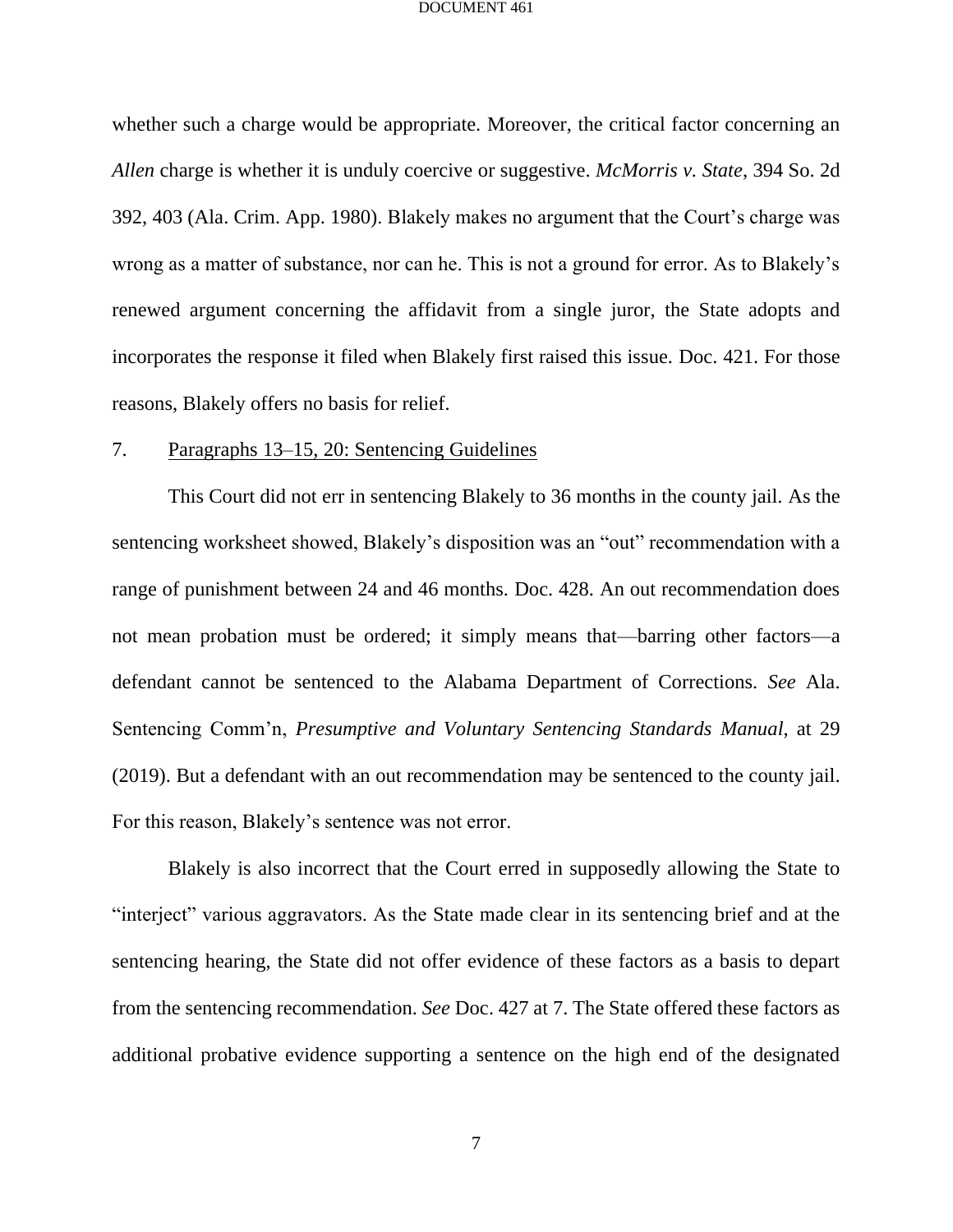range. Regardless, this Court did not depart from the sentencing recommendation so there is no error.

### 8. Paragraphs 16–17: Unknown 404(b) errors

Here Blakely makes a boilerplate, vague allegation that 404(b) evidence—which evidence he does not say—was too remote, too far removed, and too prejudicial. Absent some specific allegation, the State declines to speculate on Blakely's argument.

## 9. Paragraph 18: Denying a motion to dismiss counts 1–5

The State is not aware of Blakely filing any motion to dismiss counts 1–5. Blakely did file a motion to dismiss counts 1–4, which the State addressed above in paragraph two of this response. To the extent Blakely reprises that argument, the State adopts its response above. To the extent Blakely makes a new argument, the State is once again unclear to what evidence Blakely is referring.

#### 10. Paragraph 19: Sheriff's Office money

The State fails to understand Blakely's alleged error that the State supposedly failed to prove that money taken from the Sheriff's Office was not used "in furtherance of law enforcement." If Blakely is referring to count 13—of which he was convicted—there was no requirement that the State prove Blakely was taking inmate money for reasons other than the furtherance of law enforcement. To be clear, the State did prove Blakely was taking inmate money for non-law-enforcement reasons—his own checkbook and the testimony of Debbie Davis proved that—but regardless, that was not an element the State needed to prove. For this reason, there is no error.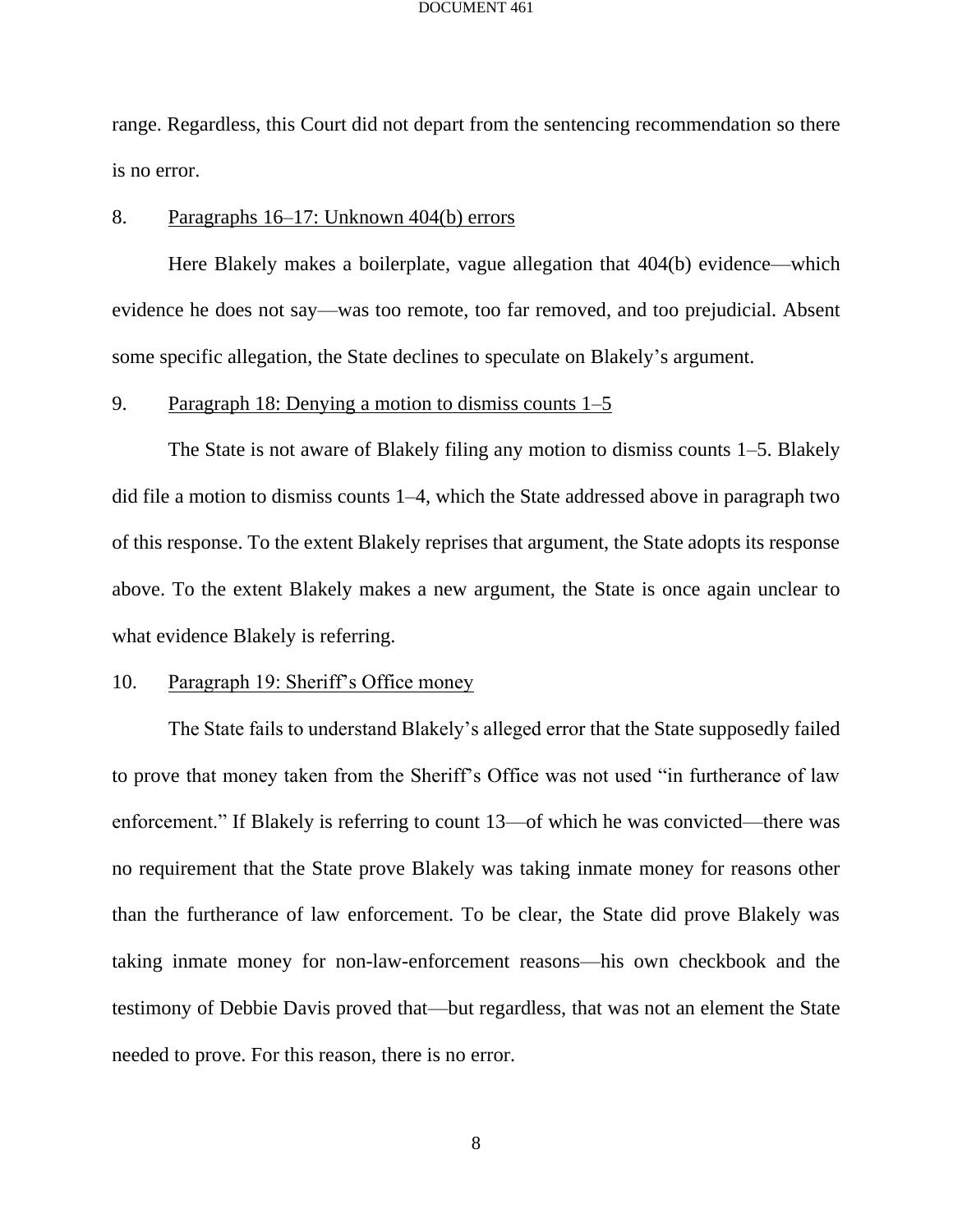## 11. Paragraph 21: The testimony of Jasper Roberts

It was not error for Assistant Attorney General Jasper Roberts to testify at a hearing outside the presence of the jury. To be clear, AAG Roberts never appeared as counsel before the jurors either before or after his testimony in this case. But even if Roberts had appeared as counsel before the jury, Blakely has cited no authority holding that it is error for an attorney to testify outside the presence of the jury. Moreover, the State is not aware of any decision holding as much. For this reason, there is no error.

### 12. Paragraph 23: Blakely's "no missing money" claim

Alabama law did not require the State to prove—either as to the theft charge or the use-of-office charge—that there was money missing. To the contrary, this Court correctly held that the State made a prima facie case as to Blakely's guilt on count two, in that the State presented evidence that Blakely stole \$4,000. Even Blakely's own expert witness— Steve Raby—testified that there would be no reason for a candidate to personally get a refund that was owed to his campaign committee. Accordingly, there *was* missing money, not that the State was required to prove that. As to count 13, Blakely fundamentally misunderstands that the prisoners' money was not his. He does not get to use prisoner money for personal use even if he returns it—because it is not his money. For this reason, it is irrelevant whether the State proved there was missing money. Blakely's claim of error falls short.

### 13. Paragraph 24: Raby limiting instruction

It was not error for this Court to instruct the jury to disregard certain testimony offered by defense expert Raby concerning possible penalties for violations of the FCPA.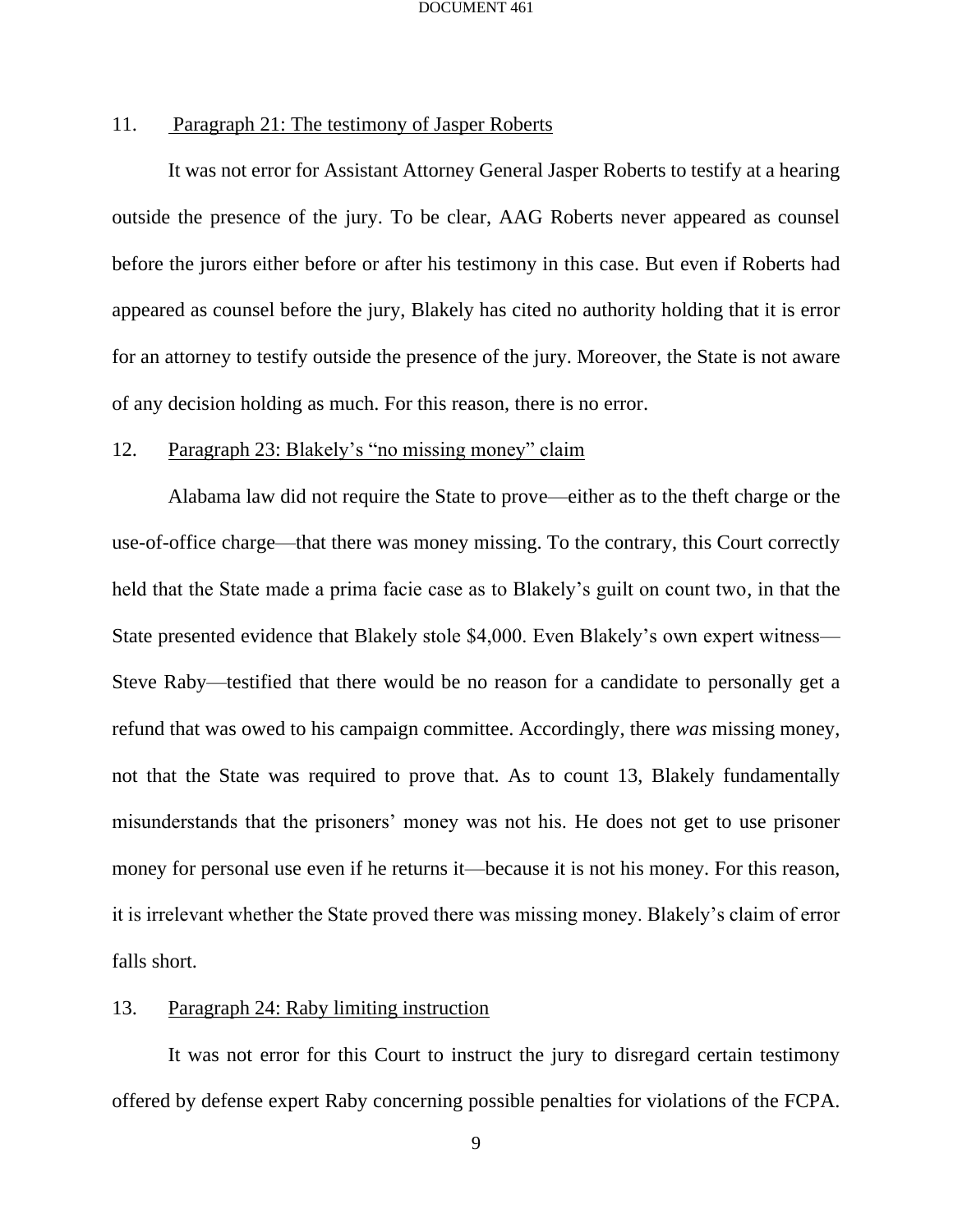The penalties for a violation of the FCPA had no bearing whatsoever on whether Blakely was guilty of theft from his campaign. To be sure, the FCPA laws were relevant because it went to Blakely's intent. But evidence about penalties—particularly Raby testifying wrongly that putting money in the wrong account was only a civil penalty of a \$100—was designed solely to make the jury feel that Blakely was overcharged or wrongly charged. This Court acted appropriately in telling the jury to disregard such evidence because it did not tend to make the existence of any fact that was of consequence to the jury's decision more or less probable than it would have been without the evidence. *See* Ala. R. Evid. 401 (defining relevant evidence). For this reason, there was no error.

## 14. Paragraph 25: Witness intimidation

Blakely's claim that the Court should have ordered a mistrial because of supposed witness intimidation of a trained investigator in the Sheriff's Office is absurd on its face. The record is clear that the witness was not intimidated and that the questions he was asked in a public hallway did not affect his courtroom testimony, which occurred hours later, despite the defense's claim otherwise. For this reason, a mistrial is not appropriate.

### 15. Paragraphs 26–28, 45: Prosecutorial misconduct

Blakely's vague claims of prosecutorial misconduct fall short. There was no prosecutorial misconduct in this case, and Blakely's refusal to identify a single specific allegation shows as much. The State declines to make Blakely's argument for him.

### 16. Paragraphs 29–44, 48: Boilerplate objections

The vague, conclusory, and inadequate allegations in paragraphs 29 through 44 are not a basis for a new trial. There was overwhelming evidence of Blakely's guilt, and the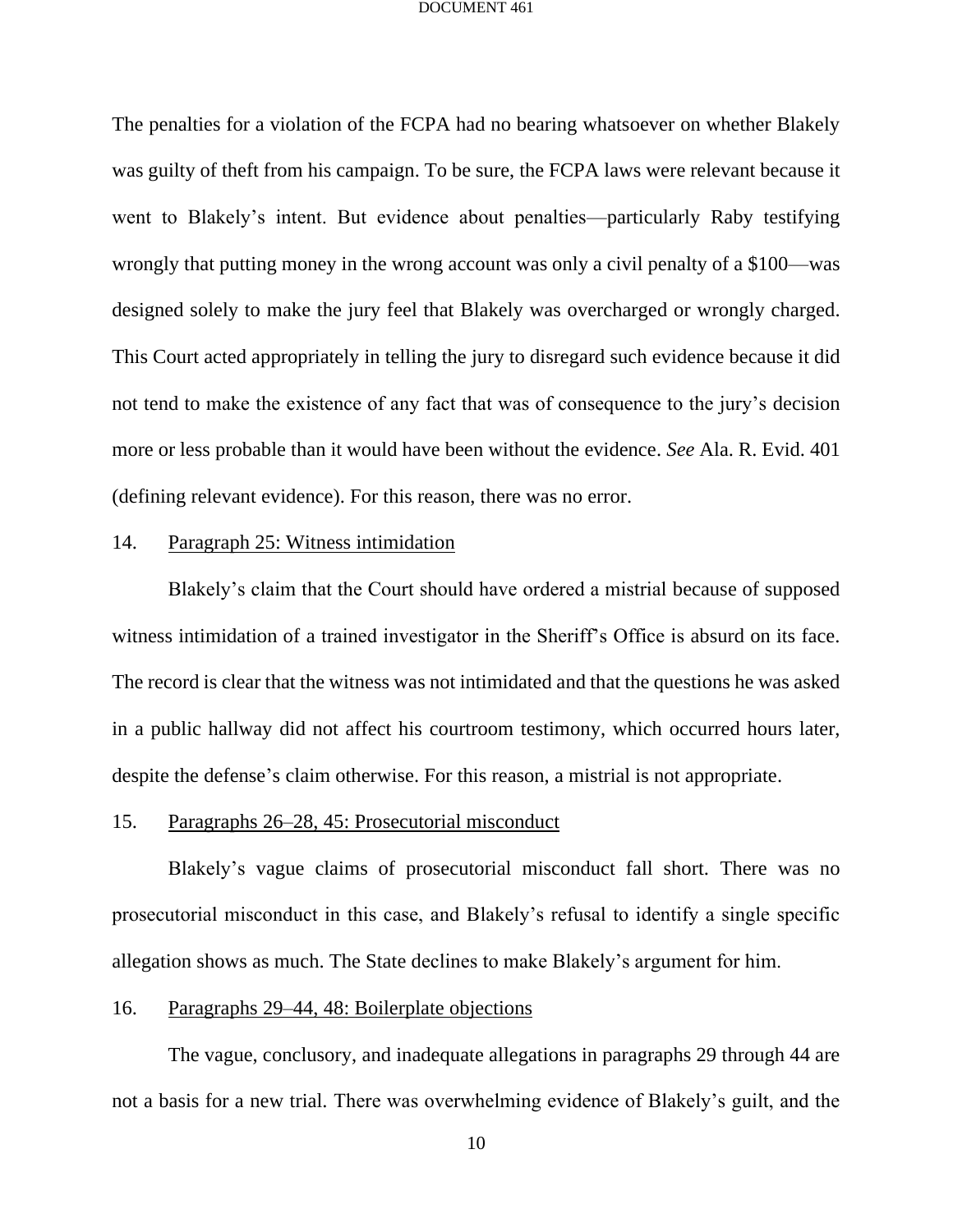verdict was not contrary to law. Similarly, boilerplate objections that "each and every" objection, motion, or jury instruction by the defense should have been granted is not a basis for relief without some specific allegation of what the error was and how it prejudiced Blakely. *Meeks v. State*, 697 So.60, 61 (Ala. Crim. App. 1996). For this reason, sweeping allegations of error are not availing.

# 17. Paragraphs 46–47: Jury issues

The State is not aware of any visual aids that the jury took into the deliberation room. To be sure, the jury took the State's admitted evidence into the jury room, but the State does not read Blakely's motion as challenging that. Regardless, the State recalls no objection on this point during trial. Likewise, the State is unaware of the Clerk of Court dismissing any potential jurors, and if it did happen, the State is not aware that the Defendant ever raised an objection. For these reasons, neither argument is a basis for a new trial.

## 18. Paragraph 49: Restitution

This Court properly rejected the Defendant's motions for judgment of acquittal on count two, the theft charge. That the Court declined to order restitution has no bearing on the fact that State made its case beyond a reasonable doubt. The Defendant cannot overturn a jury verdict based on a legal decision concerning whether restitution is appropriate.

#### Conclusion

For the foregoing reasons, the State asks this Court to deny Defendant Michael Anthony Blakely's motion for a new trial.

11